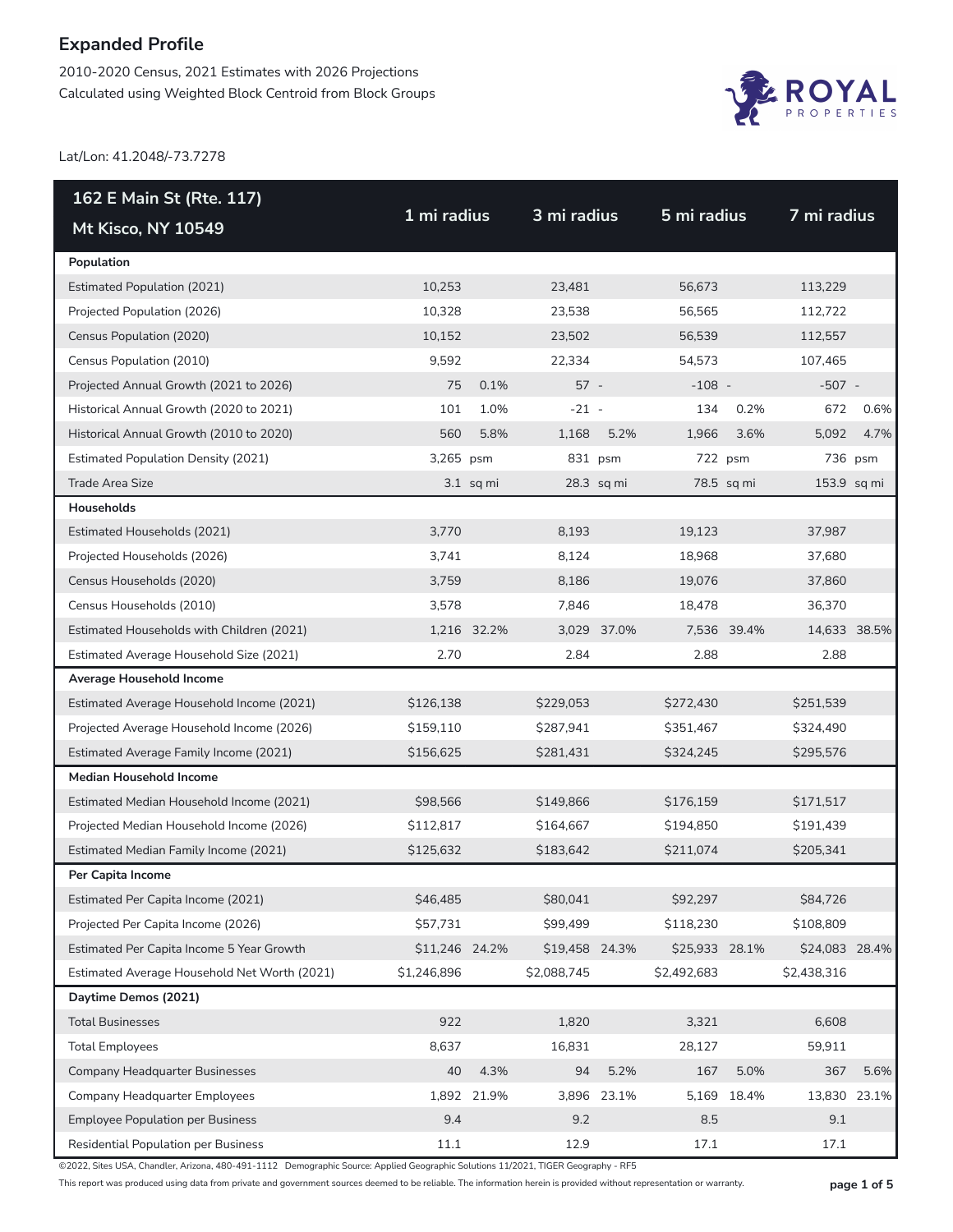2010-2020 Census, 2021 Estimates with 2026 Projections Calculated using Weighted Block Centroid from Block Groups



Lat/Lon: 41.2048/-73.7278

| 162 E Main St (Rte. 117)                        |             |             |              |             |              |             |        | 7 mi radius  |  |  |
|-------------------------------------------------|-------------|-------------|--------------|-------------|--------------|-------------|--------|--------------|--|--|
| Mt Kisco, NY 10549                              | 1 mi radius |             |              | 3 mi radius |              | 5 mi radius |        |              |  |  |
| Race & Ethnicity                                |             |             |              |             |              |             |        |              |  |  |
| <b>White (2021)</b>                             |             | 5,188 50.6% | 14,812 63.1% |             | 38,547       | 68.0%       |        | 79,068 69.8% |  |  |
| Black or African American (2021)                | 671         | 6.5%        | 1,333        | 5.7%        | 3,918        | 6.9%        | 6,776  | 6.0%         |  |  |
| American Indian or Alaska Native (2021)         | 113         | 1.1%        | 154          | 0.7%        | 211          | 0.4%        | 360    | 0.3%         |  |  |
| Asian (2021)                                    | 565         | 5.5%        | 1,430        | 6.1%        | 3,783        | 6.7%        | 8,314  | 7.3%         |  |  |
| Hawaiian or Pacific Islander (2021)             | $4 -$       |             | $6 -$        |             | $11 -$       |             | $24 -$ |              |  |  |
| Other Race (2021)                               |             | 2,269 22.1% |              | 3,081 13.1% | 4,497        | 7.9%        | 7,593  | 6.7%         |  |  |
| Two or More Races (2021)                        |             | 1,442 14.1% |              | 2,664 11.3% |              | 5,706 10.1% | 11,094 | 9.8%         |  |  |
| Not Hispanic or Latino Population (2021)        |             | 6,128 59.8% | 17,216 73.3% |             | 45,818 80.8% |             |        | 93,221 82.3% |  |  |
| Hispanic or Latino Population (2021)            |             | 4,125 40.2% |              | 6,265 26.7% | 10,855 19.2% |             |        | 20,008 17.7% |  |  |
| Not Hispanic or Latino Population (2026)        |             | 6,146 59.5% | 17,151 72.9% |             | 45,458 80.4% |             |        | 92,221 81.8% |  |  |
| Hispanic or Latino Population (2026)            |             | 4,182 40.5% |              | 6,387 27.1% | 11,108 19.6% |             |        | 20,501 18.2% |  |  |
| Not Hispanic or Latino Population (2020)        |             | 5,894 58.1% | 17,353 73.8% |             | 46,880 82.9% |             |        | 95,425 84.8% |  |  |
| Hispanic or Latino Population (2020)            |             | 4,258 41.9% |              | 6,149 26.2% |              | 9,659 17.1% |        | 17,132 15.2% |  |  |
| Not Hispanic or Latino Population (2010)        |             | 6,158 64.2% | 17,656 79.1% |             | 47,497 87.0% |             |        | 95,318 88.7% |  |  |
| Hispanic or Latino Population (2010)            |             | 3,434 35.8% |              | 4,678 20.9% |              | 7,077 13.0% |        | 12,147 11.3% |  |  |
| Projected Hispanic Annual Growth (2021 to 2026) | 57          | 0.3%        | 121          | 0.4%        | 253          | 0.5%        | 492    | 0.5%         |  |  |
| Historic Hispanic Annual Growth (2010 to 2021)  | 691         | 1.8%        | 1,588        | 3.1%        | 3,778        | 4.9%        | 7,861  | 5.9%         |  |  |
| Age Distribution (2021)                         |             |             |              |             |              |             |        |              |  |  |
| Age Under 5                                     | 580         | 5.7%        | 1,354        | 5.8%        | 3,106        | 5.5%        | 5,845  | 5.2%         |  |  |
| Age 5 to 9 Years                                | 583         | 5.7%        | 1,563        | 6.7%        | 3,900        | 6.9%        | 7,495  | 6.6%         |  |  |
| Age 10 to 14 Years                              | 593         | 5.8%        | 1,635        | 7.0%        | 4,242        | 7.5%        | 8,298  | 7.3%         |  |  |
| Age 15 to 19 Years                              | 587         | 5.7%        | 1,567        | 6.7%        | 4,031        | 7.1%        | 8,315  | 7.3%         |  |  |
| Age 20 to 24 Years                              | 689         | 6.7%        | 1,278        | 5.4%        | 2,883        | 5.1%        | 6,420  | 5.7%         |  |  |
| Age 25 to 29 Years                              | 749         | 7.3%        | 1,271        | 5.4%        | 2,572        | 4.5%        | 4,911  | 4.3%         |  |  |
| Age 30 to 34 Years                              | 759         | 7.4%        | 1,344        | 5.7%        | 2,730        | 4.8%        | 5,051  | 4.5%         |  |  |
| Age 35 to 39 Years                              | 721         | 7.0%        | 1,480        | 6.3%        | 3,309        | 5.8%        | 6,345  | 5.6%         |  |  |
| Age 40 to 44 Years                              | 736         | 7.2%        | 1,637        | 7.0%        | 3,963        | 7.0%        | 7,508  | 6.6%         |  |  |
| Age 45 to 49 Years                              | 680         | 6.6%        | 1,628        | 6.9%        | 4,189        | 7.4%        | 8,120  | 7.2%         |  |  |
| Age 50 to 54 Years                              | 711         | 6.9%        | 1,729        | 7.4%        | 4,412        | 7.8%        | 8,836  | 7.8%         |  |  |
| Age 55 to 59 Years                              | 621         | 6.1%        | 1,651        | 7.0%        | 4,376        | 7.7%        | 8,732  | 7.7%         |  |  |
| Age 60 to 64 Years                              | 585         | 5.7%        | 1,492        | 6.4%        | 3,797        | 6.7%        | 7,733  | 6.8%         |  |  |
| Age 65 to 74 Years                              | 924         | 9.0%        | 2,260        | 9.6%        | 5,473        | 9.7%        |        | 11,275 10.0% |  |  |
| Age 75 to 84 Years                              | 479         | 4.7%        | 1,073        | 4.6%        | 2,483        | 4.4%        | 5,439  | 4.8%         |  |  |
| Age 85 Years or Over                            | 256         | 2.5%        | 519          | 2.2%        | 1,205        | 2.1%        | 2,906  | 2.6%         |  |  |
| Median Age                                      | 38.4        |             | 40.0         |             | 41.1         |             | 41.7   |              |  |  |
| <b>Gender Age Distribution (2021)</b>           |             |             |              |             |              |             |        |              |  |  |
| Female Population                               |             | 4,794 46.8% | 11,436 48.7% |             | 28,758 50.7% |             |        | 57,517 50.8% |  |  |
| Age 0 to 19 Years                               |             | 1,066 22.2% |              | 2,896 25.3% |              | 7,353 25.6% |        | 14,424 25.1% |  |  |
| Age 20 to 64 Years                              |             | 2,799 58.4% |              | 6,461 56.5% | 16,502 57.4% |             |        | 32,495 56.5% |  |  |
| Age 65 Years or Over                            |             | 930 19.4%   |              | 2,079 18.2% |              | 4,903 17.0% |        | 10,597 18.4% |  |  |
| Female Median Age                               | 41.6        |             | 42.0         |             | 42.2         |             | 42.7   |              |  |  |
| Male Population                                 |             | 5,459 53.2% | 12,045 51.3% |             | 27,915 49.3% |             |        | 55,713 49.2% |  |  |
| Age 0 to 19 Years                               |             | 1,278 23.4% |              | 3,223 26.8% |              | 7,926 28.4% |        | 15,529 27.9% |  |  |
| Age 20 to 64 Years                              |             | 3,452 63.2% |              | 7,048 58.5% | 15,730 56.3% |             |        | 31,161 55.9% |  |  |
| Age 65 Years or Over                            |             | 729 13.4%   |              | 1,773 14.7% |              | 4,258 15.3% |        | 9,023 16.2%  |  |  |
| Male Median Age                                 | 35.6        |             | 38.1         |             | 40.0         |             | 40.5   |              |  |  |

©2022, Sites USA, Chandler, Arizona, 480-491-1112 Demographic Source: Applied Geographic Solutions 11/2021, TIGER Geography - RF5

This report was produced using data from private and government sources deemed to be reliable. The information herein is provided without representation or warranty. **page 2 of 5**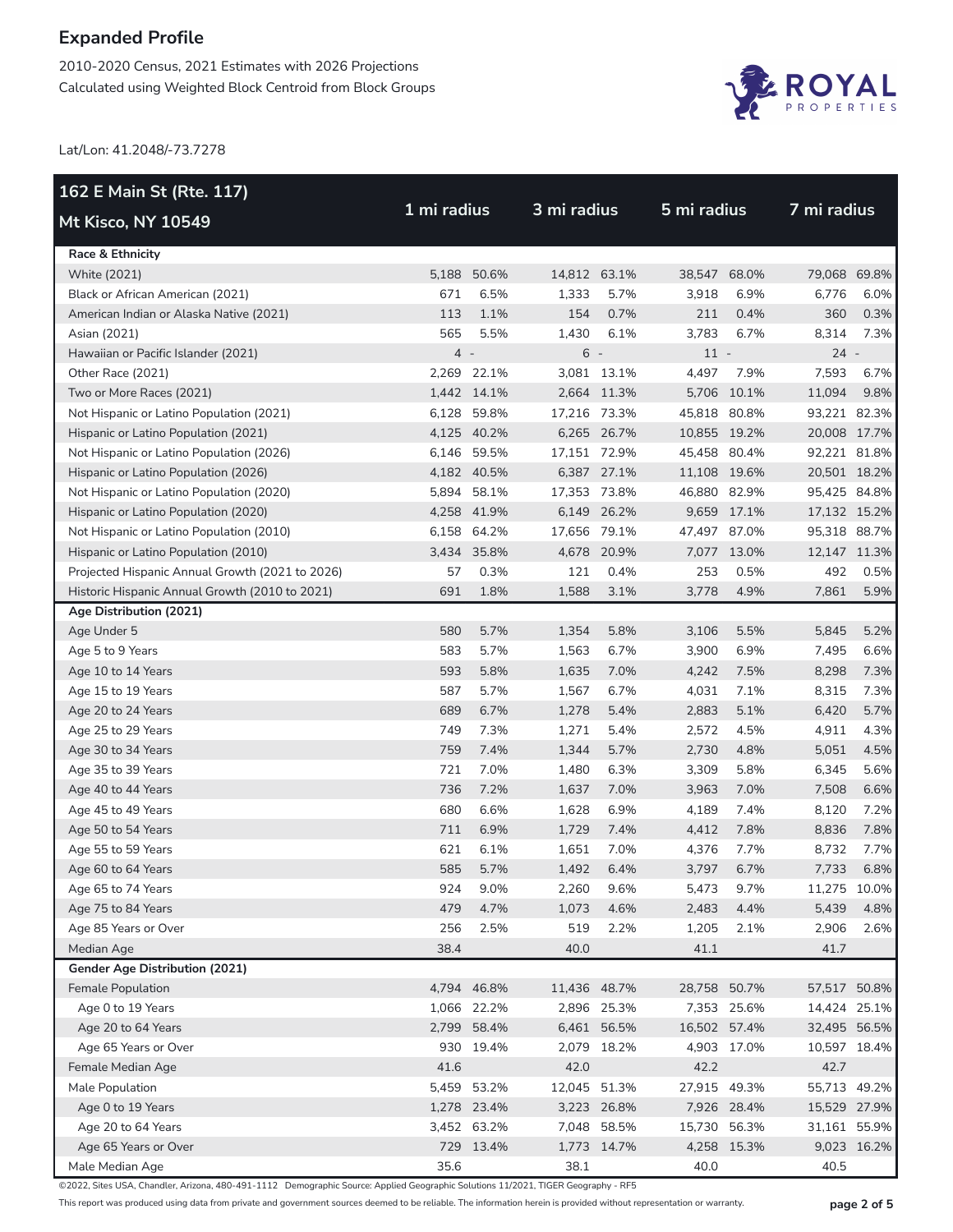2010-2020 Census, 2021 Estimates with 2026 Projections Calculated using Weighted Block Centroid from Block Groups



Lat/Lon: 41.2048/-73.7278

| 162 E Main St (Rte. 117)                     |             |             |              |             |              |             |              | 7 mi radius |  |
|----------------------------------------------|-------------|-------------|--------------|-------------|--------------|-------------|--------------|-------------|--|
| Mt Kisco, NY 10549                           | 1 mi radius |             |              | 3 mi radius |              | 5 mi radius |              |             |  |
| Household Income Distribution (2021)         |             |             |              |             |              |             |              |             |  |
| HH Income \$200,000 or More                  |             | 653 17.3%   |              | 2.793 34.1% |              | 7,975 41.7% | 15,319 40.3% |             |  |
| HH Income \$150,000 to \$199,999             | 276         | 7.3%        | 615          | 7.5%        | 1,700        | 8.9%        | 3,745        | 9.9%        |  |
| HH Income \$100,000 to \$149,999             |             | 767 20.4%   |              | 1,394 17.0% |              | 3,170 16.6% |              | 6,755 17.8% |  |
| HH Income \$75,000 to \$99,999               |             | 560 14.9%   |              | 822 10.0%   | 1,703        | 8.9%        | 3,037        | 8.0%        |  |
| HH Income \$50,000 to \$74,999               |             | 470 12.5%   |              | 929 11.3%   | 1,710        | 8.9%        | 3,183        | 8.4%        |  |
| HH Income \$35,000 to \$49,999               |             | 397 10.5%   | 577          | 7.0%        | 1,078        | 5.6%        | 1,970        | 5.2%        |  |
| HH Income \$25,000 to \$34,999               | 216         | 5.7%        | 325          | 4.0%        | 562          | 2.9%        | 1,222        | 3.2%        |  |
| HH Income \$15,000 to \$24,999               | 203         | 5.4%        | 326          | 4.0%        | 515          | 2.7%        | 1,097        | 2.9%        |  |
| HH Income Under \$15,000                     | 227         | 6.0%        | 413          | 5.0%        | 708          | 3.7%        | 1,657        | 4.4%        |  |
| HH Income \$35,000 or More                   |             | 3,124 82.9% | 7,129        | 87.0%       | 17,337 90.7% |             | 34,010 89.5% |             |  |
| HH Income \$75,000 or More                   |             | 2,257 59.9% |              | 5,624 68.6% | 14,549 76.1% |             | 28,857 76.0% |             |  |
| Housing (2021)                               |             |             |              |             |              |             |              |             |  |
| <b>Total Housing Units</b>                   | 3,916       |             | 8,595        |             | 19,999       |             | 39,598       |             |  |
| <b>Housing Units Occupied</b>                |             | 3.770 96.3% |              | 8,193 95.3% | 19,123 95.6% |             | 37,987 95.9% |             |  |
| Housing Units Owner-Occupied                 |             | 2,055 54.5% |              | 5,668 69.2% | 15,058 78.7% |             | 30,683 80.8% |             |  |
| Housing Units, Renter-Occupied               |             | 1,715 45.5% |              | 2,525 30.8% |              | 4,065 21.3% |              | 7.304 19.2% |  |
| Housing Units, Vacant                        | 146         | 3.9%        | 402          | 4.9%        | 876          | 4.6%        | 1,611        | 4.2%        |  |
| <b>Marital Status (2021)</b>                 |             |             |              |             |              |             |              |             |  |
| <b>Never Married</b>                         |             | 2,758 32.5% |              | 5,490 29.0% | 12,019 26.5% |             | 24,771 27.0% |             |  |
| <b>Currently Married</b>                     | 4,111       | 48.4%       | 10,440 55.2% |             | 26,784       | 59.0%       | 53,818       | 58.8%       |  |
| Separated                                    | 507         | 6.0%        | 753          | 4.0%        | 1,630        | 3.6%        | 2,821        | 3.1%        |  |
| Widowed                                      | 515         | 6.1%        | 1,108        | 5.9%        | 2,044        | 4.5%        | 4,377        | 4.8%        |  |
| <b>Divorced</b>                              | 606         | 7.1%        | 1,137        | 6.0%        | 2,947        | 6.5%        | 5,804        | 6.3%        |  |
| Household Type (2021)                        |             |             |              |             |              |             |              |             |  |
| <b>Population Family</b>                     |             | 8,255 80.5% | 20,306 86.5% |             | 49,657 87.6% |             | 99,015 87.4% |             |  |
| Population Non-Family                        |             | 1,910 18.6% |              | 2,963 12.6% | 5,467        | 9.6%        | 10,269       | 9.1%        |  |
| <b>Population Group Quarters</b>             | 88          | 0.9%        | 212          | 0.9%        | 1,549        | 2.7%        | 3,944        | 3.5%        |  |
| <b>Family Households</b>                     |             | 2,388 63.3% |              | 5.946 72.6% | 14,787 77.3% |             | 29,671 78.1% |             |  |
| Non-Family Households                        |             | 1,382 36.7% |              | 2,247 27.4% |              | 4,336 22.7% |              | 8,316 21.9% |  |
| Married Couple with Children                 |             | 800 19.5%   |              | 2,356 22.6% |              | 6,260 23.4% | 12,312 22.9% |             |  |
| Average Family Household Size                | 3.5         |             | 3.4          |             | 3.4          |             | 3.3          |             |  |
| Household Size (2021)                        |             |             |              |             |              |             |              |             |  |
| 1 Person Households                          |             | 1,107 29.4% |              | 1,844 22.5% |              | 3,610 18.9% |              | 6,978 18.4% |  |
| 2 Person Households                          |             | 1,003 26.6% |              | 2,325 28.4% |              | 5,596 29.3% | 11,307 29.8% |             |  |
| 3 Person Households                          |             | 580 15.4%   |              | 1,344 16.4% |              | 3,349 17.5% |              | 6,767 17.8% |  |
| 4 Person Households                          |             | 524 13.9%   |              | 1,452 17.7% |              | 3,905 20.4% |              | 7,836 20.6% |  |
| 5 Person Households                          | 303         | 8.0%        | 751          | 9.2%        | 1,817        | 9.5%        | 3,516        | 9.3%        |  |
| 6 or More Person Households                  | 254         | 6.7%        | 477          | 5.8%        | 846          | 4.4%        | 1,584        | 4.2%        |  |
| <b>Household Vehicles (2021)</b>             |             |             |              |             |              |             |              |             |  |
| Households with 0 Vehicles Available         |             | 533 14.1%   | 736          | 9.0%        | 1,035        | 5.4%        | 1,785        | 4.7%        |  |
| Households with 1 Vehicles Available         |             | 1,421 37.7% |              | 2,232 27.2% |              | 4,424 23.1% |              | 8,553 22.5% |  |
| Households with 2 or More Vehicles Available |             | 1,816 48.2% |              | 5,226 63.8% | 13,664 71.5% |             | 27,648 72.8% |             |  |
| <b>Total Vehicles Available</b>              | 6,101       |             | 15,628       |             | 38,922       |             | 78,719       |             |  |
| Average Vehicles Per Household               | 1.6         |             | 1.9          |             | 2.0          |             | 2.1          |             |  |

©2022, Sites USA, Chandler, Arizona, 480-491-1112 Demographic Source: Applied Geographic Solutions 11/2021, TIGER Geography - RF5

This report was produced using data from private and government sources deemed to be reliable. The information herein is provided without representation or warranty. **page 3 of 5**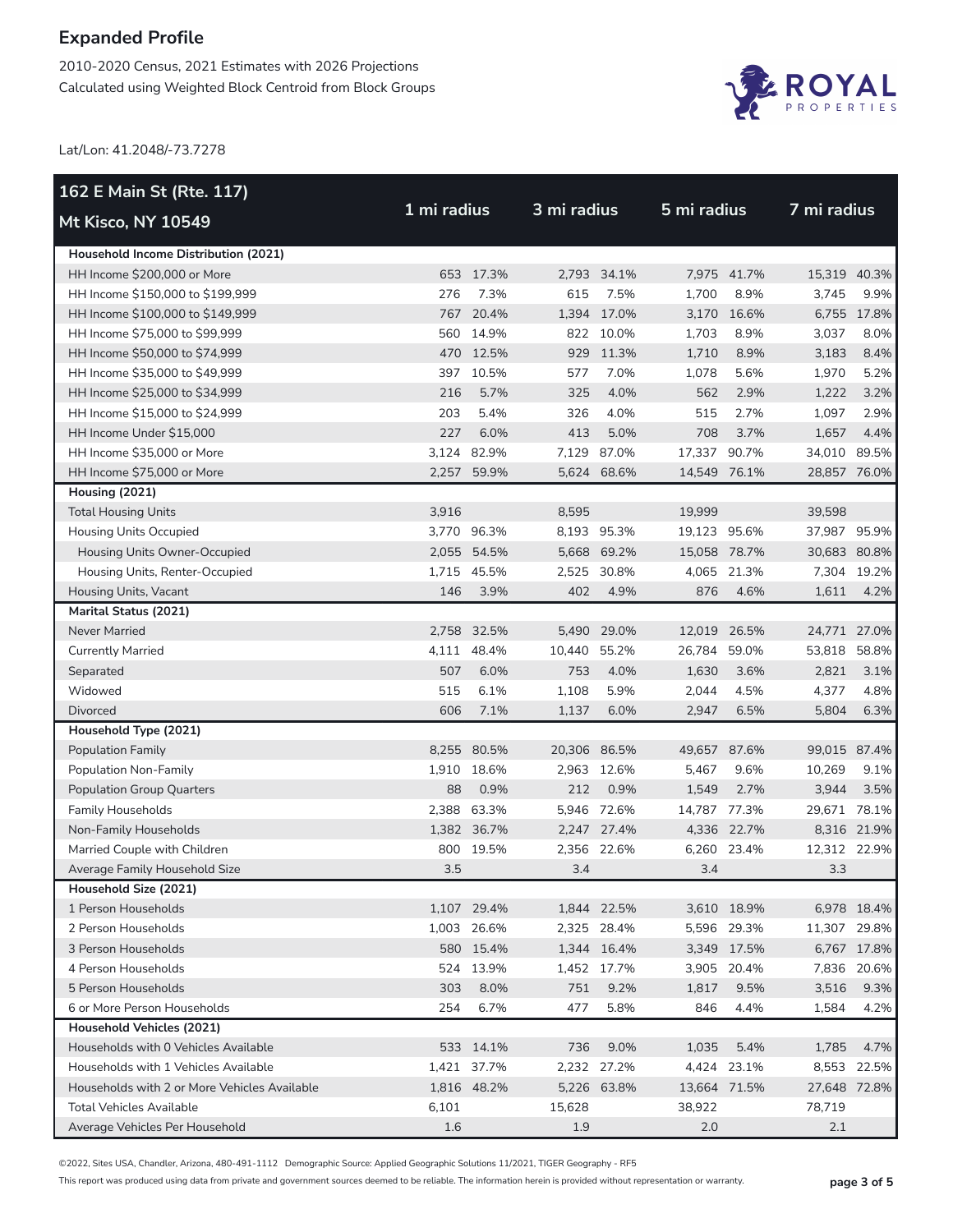2010-2020 Census, 2021 Estimates with 2026 Projections Calculated using Weighted Block Centroid from Block Groups



Lat/Lon: 41.2048/-73.7278

| 162 E Main St (Rte. 117)                        |             |             |                  |             |                  |             |                  |             |
|-------------------------------------------------|-------------|-------------|------------------|-------------|------------------|-------------|------------------|-------------|
| <b>Mt Kisco, NY 10549</b>                       | 1 mi radius |             | 3 mi radius      |             | 5 mi radius      |             | 7 mi radius      |             |
| Labor Force (2021)                              |             |             |                  |             |                  |             |                  |             |
| Estimated Labor Population Age 16 Years or Over | 8,370       |             | 18.573           |             | 44,512           |             | 89,808           |             |
| <b>Estimated Civilian Employed</b>              |             | 5,178 61.9% | 11,262 60.6%     |             | 26,294 59.1%     |             | 53,149 59.2%     |             |
| <b>Estimated Civilian Unemployed</b>            | 406         | 4.8%        | 800              | 4.3%        | 1,753            | 3.9%        | 3,476            | 3.9%        |
| <b>Estimated in Armed Forces</b>                |             |             |                  |             |                  |             |                  |             |
| Estimated Not in Labor Force                    |             | 2,786 33.3% |                  | 6,512 35.1% | 16,465 37.0%     |             | 33,183 36.9%     |             |
| Unemployment Rate                               | 4.8%        |             | 4.3%             |             | 3.9%             |             | 3.9%             |             |
| Occupation (2021)                               |             |             |                  |             |                  |             |                  |             |
| Occupation: Population Age 16 Years or Over     | 5,178       |             | 11.262           |             | 26.294           |             | 53,149           |             |
| Management, Business, Financial Operations      |             | 895 17.3%   |                  | 2,756 24.5% |                  | 7,378 28.1% | 14,496 27.3%     |             |
| Professional, Related                           |             | 1,315 25.4% |                  | 3,363 29.9% |                  | 8,668 33.0% | 17,914 33.7%     |             |
| Service                                         |             | 1,158 22.4% |                  | 1,844 16.4% |                  | 3,236 12.3% |                  | 6,513 12.3% |
| Sales, Office                                   |             | 1,045 20.2% |                  | 2,078 18.5% |                  | 4,814 18.3% |                  | 9,526 17.9% |
| Farming, Fishing, Forestry                      | 4 -         |             | $5 -$            |             | $7 -$            |             | 19 -             |             |
| Construct, Extraction, Maintenance              | 348         | 6.7%        | 531              | 4.7%        | 1,082            | 4.1%        | 2,317            | 4.4%        |
| Production, Transport Material Moving           | 414         | 8.0%        | 685              | 6.1%        | 1,109            | 4.2%        | 2,364            | 4.4%        |
| <b>White Collar Workers</b>                     |             | 3,254 62.8% |                  | 8,197 72.8% | 20,860 79.3%     |             | 41,936 78.9%     |             |
| <b>Blue Collar Workers</b>                      |             | 1,924 37.2% |                  | 3,065 27.2% |                  | 5,434 20.7% | 11,214 21.1%     |             |
| <b>Consumer Expenditure (2021)</b>              |             |             |                  |             |                  |             |                  |             |
| <b>Total Household Expenditure</b>              | \$315.61 M  |             | \$1.11B          |             | \$3B             |             | \$5.55B          |             |
| <b>Total Non-Retail Expenditure</b>             | \$167.69 M  |             | 53.1% \$594.26 M |             | 53.5% \$1.61 B   |             | 53.6% \$2.97 B   | 53.6%       |
| <b>Total Retail Expenditure</b>                 | \$147.92 M  |             | 46.9% \$515.97 M |             | 46.5% \$1.39 B   |             | 46.4% \$2.58 B   | 46.4%       |
| Apparel                                         | \$11.38 M   |             | 3.6% \$40.68 M   |             | 3.7% \$110.6 M   |             | 3.7% \$204.07 M  | 3.7%        |
| Contributions                                   | \$10.95 M   |             | 3.5% \$41.96 M   |             | 3.8% \$115.83 M  |             | 3.9% \$212.93 M  | 3.8%        |
| Education                                       | \$10.61 M   |             | 3.4% \$42.6 M    |             | 3.8% \$118.85 M  |             | 4.0% \$218.13 M  | 3.9%        |
| Entertainment                                   | \$18.2 M    |             | 5.8% \$65.63 M   |             | 5.9% \$179.05 M  |             | 6.0% \$330.57 M  | 6.0%        |
| Food and Beverages                              | \$45.93 M   |             | 14.6% \$157.82 M |             | 14.2% \$424.55 M |             | 14.1% \$785.41 M | 14.1%       |
| Furnishings and Equipment                       | \$11.24 M   |             | 3.6% \$40.24 M   |             | 3.6% \$109.59 M  |             | 3.6% \$202.47 M  | 3.6%        |
| Gifts                                           | \$8.44 M    |             | 2.7% \$33.39 M   |             | 3.0% \$92.29 M   |             | 3.1% \$168.99 M  | 3.0%        |
| <b>Health Care</b>                              | \$25.8 M    |             | 8.2% \$87.37 M   |             | 7.9% \$234.2 M   |             | 7.8% \$434.09 M  | 7.8%        |
| <b>Household Operations</b>                     | \$12.63 M   |             | 4.0% \$45.72 M   |             | 4.1% \$124.64 M  |             | 4.1% \$230.01 M  | 4.1%        |
| Miscellaneous Expenses                          | \$6 M       |             | 1.9% \$21.25 M   |             | 1.9% \$57.65 M   |             | 1.9% \$106.55 M  | 1.9%        |
| Personal Care                                   | \$4.24 M    |             | 1.3% \$14.77 M   |             | 1.3% \$39.94 M   |             | 1.3% \$73.87 M   | 1.3%        |
| Personal Insurance                              | \$2.34 M    |             | 0.7% \$8.85 M    |             | 0.8% \$24.45 M   |             | 0.8% \$45.07 M   | 0.8%        |
| Reading                                         | \$694.11K   |             | 0.2% \$2.48 M    |             | 0.2% \$6.73 M    |             | 0.2% \$12.43 M   | 0.2%        |
| Shelter                                         | \$66.54 M   |             | 21.1% \$232.56 M |             | 20.9% \$627.58 M |             | 20.9% \$1.16 B   | 20.9%       |
| Tobacco                                         | \$1.7 M     |             | 0.5% \$5.06 M    |             | 0.5% \$12.97 M   |             | 0.4% \$24.16 M   | 0.4%        |
| Transportation                                  | \$56.74 M   |             | 18.0% \$196.48 M |             | 17.7% \$530.41 M |             | 17.7% \$981.43 M | 17.7%       |
| Utilities                                       | \$22.2 M    |             | 7.0% \$73.35 M   |             | 6.6% \$194.95 M  |             | 6.5% \$361.46 M  | 6.5%        |
| <b>Educational Attainment (2021)</b>            |             |             |                  |             |                  |             |                  |             |
| Adult Population Age 25 Years or Over           | 7,221       |             | 16,084           |             | 38,510           |             | 76,857           |             |
| Elementary (Grade Level 0 to 8)                 |             | 796 11.0%   | 1,102            | 6.9%        | 1,551            | 4.0%        | 2,658            | 3.5%        |
| Some High School (Grade Level 9 to 11)          | 437         | 6.1%        | 574              | 3.6%        | 1,092            | 2.8%        | 1,922            | 2.5%        |
| High School Graduate                            | 1,486       | 20.6%       |                  | 2,406 15.0% | 4,748            | 12.3%       | 10,236 13.3%     |             |
| Some College                                    |             | 768 10.6%   |                  | 1,626 10.1% | 3,584            | 9.3%        |                  | 8,003 10.4% |
| Associate Degree Only                           | 377         | 5.2%        | 735              | 4.6%        | 1,630            | 4.2%        | 3,826            | 5.0%        |
| <b>Bachelor Degree Only</b>                     |             | 1,506 20.9% | 4,138            | 25.7%       | 11,430           | 29.7%       | 22,964 29.9%     |             |
| Graduate Degree                                 |             | 1,850 25.6% |                  | 5,502 34.2% | 14,475 37.6%     |             | 27,248 35.5%     |             |

©2022, Sites USA, Chandler, Arizona, 480-491-1112 Demographic Source: Applied Geographic Solutions 11/2021, TIGER Geography - RF5

This report was produced using data from private and government sources deemed to be reliable. The information herein is provided without representation or warranty. **page 4 of 5**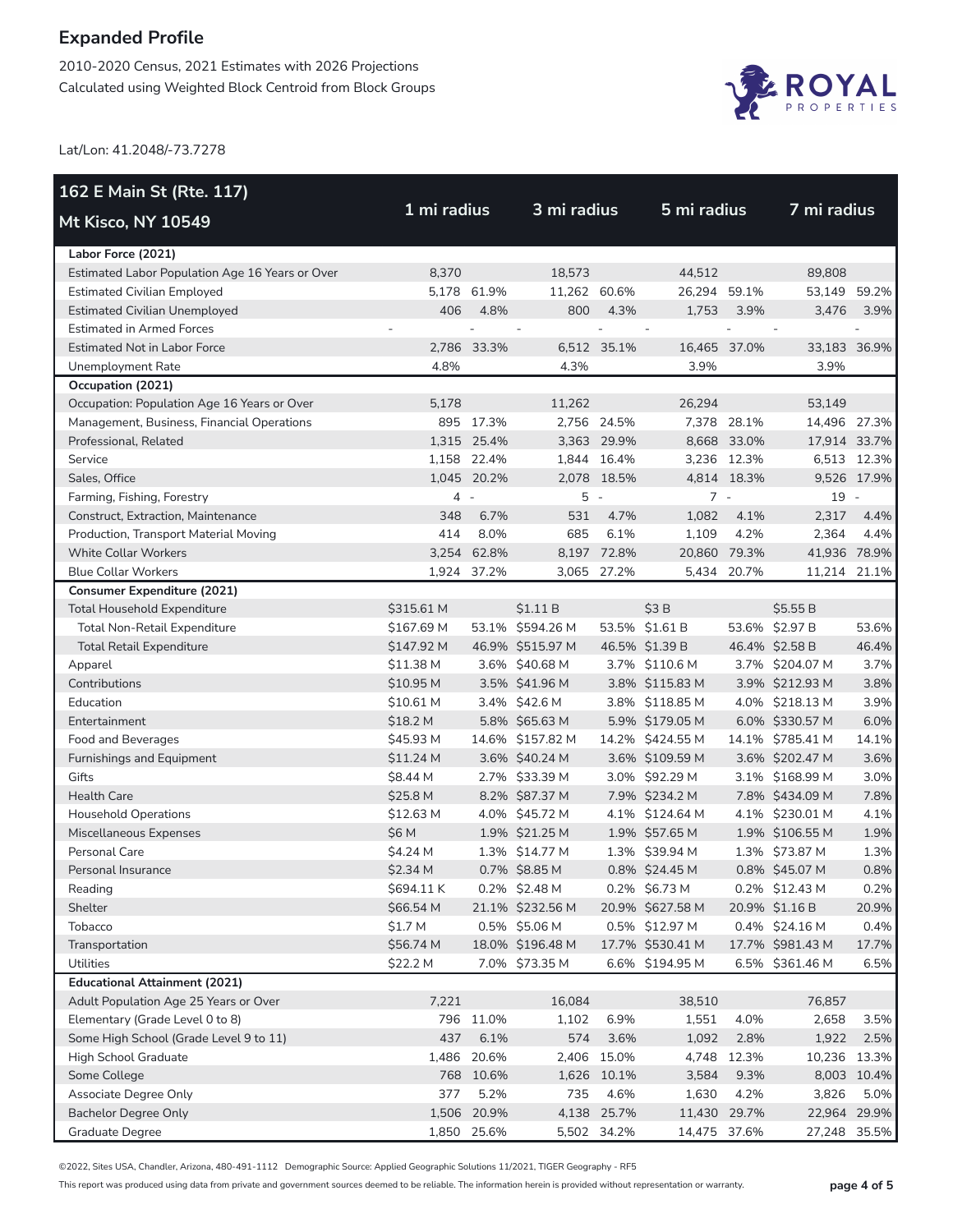2010-2020 Census, 2021 Estimates with 2026 Projections Calculated using Weighted Block Centroid from Block Groups



Lat/Lon: 41.2048/-73.7278

| 162 E Main St (Rte. 117)                |           |             |                          |             |              |             | 7 mi radius  |             |
|-----------------------------------------|-----------|-------------|--------------------------|-------------|--------------|-------------|--------------|-------------|
| <b>Mt Kisco, NY 10549</b>               |           | 1 mi radius |                          | 3 mi radius |              | 5 mi radius |              |             |
| Units In Structure (2021)               |           |             |                          |             |              |             |              |             |
| 1 Detached Unit                         |           | 1,147 32.1% |                          | 4,034 51.4% | 11,743 63.5% |             | 25,055 68.9% |             |
| 1 Attached Unit                         |           | 356 10.0%   |                          | 854 10.9%   | 1,453        | 7.9%        | 2,521        | 6.9%        |
| 2 to 4 Units                            |           | 685 19.1%   |                          | 1,085 13.8% |              | 2,125 11.5% |              | 3,940 10.8% |
| 5 to 9 Units                            | 221       | 6.2%        | 369                      | 4.7%        | 721          | 3.9%        | 1,206        | 3.3%        |
| 10 to 19 Units                          | 168       | 4.7%        | 261                      | 3.3%        | 485          | 2.6%        | 874          | 2.4%        |
| 20 to 49 Units                          |           | 378 10.6%   | 531                      | 6.8%        | 888          | 4.8%        | 1,531        | 4.2%        |
| 50 or More Units                        |           | 793 22.2%   |                          | 1,034 13.2% | 1,677        | 9.1%        | 2,818        | 7.7%        |
| Mobile Home or Trailer                  | 21        | 0.6%        | 25                       | 0.3%        | 31           | 0.2%        | 42           | 0.1%        |
| <b>Other Structure</b>                  |           |             |                          |             |              |             |              |             |
| Homes Built By Year (2021)              |           |             |                          |             |              |             |              |             |
| Homes Built 2010 or later               | 50        | 1.4%        | 112                      | 1.4%        | 372          | 2.0%        | 814          | 2.2%        |
| Homes Built 2000 to 2009                | 127       | 3.6%        | 374                      | 4.8%        | 902          | 4.9%        | 1,756        | 4.8%        |
| Homes Built 1990 to 1999                | 195       | 5.5%        | 583                      | 7.4%        | 1,389        | 7.5%        | 2,664        | 7.3%        |
| Homes Built 1980 to 1989                |           | 555 15.5%   |                          | 1,231 15.7% |              | 2,863 15.5% |              | 4,978 13.7% |
| Homes Built 1970 to 1979                | 589       | 16.5%       |                          | 997 12.7%   |              | 2,287 12.4% |              | 4,254 11.7% |
| Homes Built 1960 to 1969                |           | 857 23.9%   |                          | 1,551 19.8% |              | 3,187 17.2% |              | 6,493 17.9% |
| Homes Built 1950 to 1959                |           | 434 12.1%   |                          | 1,166 14.9% |              | 3,010 16.3% |              | 6,980 19.2% |
| Homes Built Before 1949                 | 963       | 26.9%       |                          | 2,179 27.8% |              | 5,113 27.7% | 10,048 27.6% |             |
| Home Values (2021)                      |           |             |                          |             |              |             |              |             |
| Home Values \$1,000,000 or More         | 174       | 8.5%        |                          | 1,385 24.4% |              | 3,974 26.4% |              | 6,829 22.3% |
| Home Values \$500,000 to \$999,999      |           | 785 38.2%   |                          | 2,553 45.0% |              | 7,718 51.3% | 16,060 52.3% |             |
| Home Values \$400,000 to \$499,999      |           | 280 13.6%   |                          | 590 10.4%   | 1,242        | 8.2%        |              | 3,473 11.3% |
| Home Values \$300,000 to \$399,999      | 176       | 8.5%        | 328                      | 5.8%        | 813          | 5.4%        | 2,022        | 6.6%        |
| Home Values \$200,000 to \$299,999      | 167       | 8.1%        | 231                      | 4.1%        | 505          | 3.4%        | 1,001        | 3.3%        |
| Home Values \$150,000 to \$199,999      | 120       | 5.8%        | 157                      | 2.8%        | 264          | 1.8%        | 460          | 1.5%        |
| Home Values \$100,000 to \$149,999      | 185       | 9.0%        | 203                      | 3.6%        | 229          | 1.5%        | 327          | 1.1%        |
| Home Values \$70,000 to \$99,999        | 102       | 5.0%        | 115                      | 2.0%        | 129          | 0.9%        | 152          | 0.5%        |
| Home Values \$50,000 to \$69,999        | 45        | 2.2%        | 56                       | 1.0%        | 75           | 0.5%        | 114          | 0.4%        |
| Home Values \$25,000 to \$49,999        | $2 -$     |             | 23                       | 0.4%        | 52           | 0.3%        | 80           | 0.3%        |
| Home Values Under \$25,000              | 19        | 0.9%        | 30                       | 0.5%        | 59           | 0.4%        | 165          | 0.5%        |
| Owner-Occupied Median Home Value        | \$455,375 |             | \$703,853                |             | \$775,206    |             | \$750,196    |             |
| Renter-Occupied Median Rent             | \$1,458   |             | \$1,507                  |             | \$1,562      |             | \$1,548      |             |
| Transportation To Work (2021)           |           |             |                          |             |              |             |              |             |
| Drive to Work Alone                     |           | 3,070 59.3% |                          | 6,778 60.2% | 15,731 59.8% |             | 32,678 61.5% |             |
| Drive to Work in Carpool                |           | 631 12.2%   | 976                      | 8.7%        | 1,766        | 6.7%        | 3,686        | 6.9%        |
| Travel to Work by Public Transportation |           | 942 18.2%   |                          | 2,342 20.8% |              | 5,845 22.2% | 10,585 19.9% |             |
| Drive to Work on Motorcycle             |           |             | $\overline{\phantom{a}}$ |             | $1 -$        |             | $1 -$        |             |
| Walk or Bicycle to Work                 | 364       | 7.0%        | 607                      | 5.4%        | 952          | 3.6%        | 1,820        | 3.4%        |
| <b>Other Means</b>                      | 16        | 0.3%        | 37                       | 0.3%        | 60           | 0.2%        | 115          | 0.2%        |
| Work at Home                            | 156       | 3.0%        | 522                      | 4.6%        | 1,939        | 7.4%        | 4,264        | 8.0%        |
| Travel Time (2021)                      |           |             |                          |             |              |             |              |             |
| Travel to Work in 14 Minutes or Less    |           | 1,316 25.4% |                          | 2,442 21.7% |              | 4,690 17.8% |              | 9,059 17.0% |
| Travel to Work in 15 to 29 Minutes      |           | 1,658 32.0% |                          | 3,082 27.4% |              | 6,666 25.4% | 14,086 26.5% |             |
| Travel to Work in 30 to 59 Minutes      |           | 1,480 28.6% |                          | 3,026 26.9% |              | 6,705 25.5% | 13,588 25.6% |             |
| Travel to Work in 60 Minutes or More    |           | 568 11.0%   |                          | 2,190 19.4% |              | 6,296 23.9% | 12,151 22.9% |             |
| Average Minutes Travel to Work          | 24.3      |             | 29.7                     |             | 32.3         |             | 31.0         |             |

©2022, Sites USA, Chandler, Arizona, 480-491-1112 Demographic Source: Applied Geographic Solutions 11/2021, TIGER Geography - RF5

This report was produced using data from private and government sources deemed to be reliable. The information herein is provided without representation or warranty. **page 5 of 5**